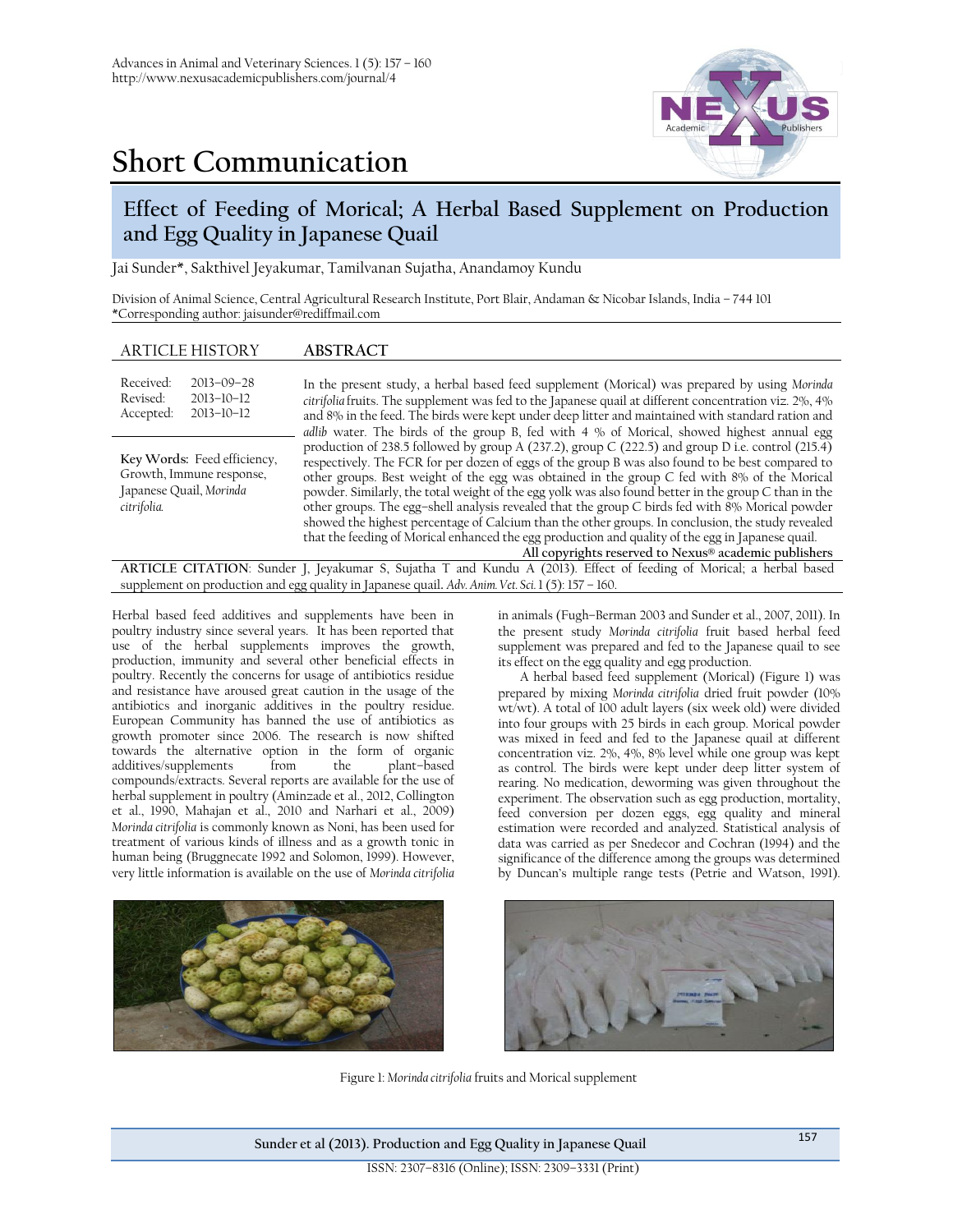The results of the egg production of different group of birds are presented in table 1. The data revealed that the egg production in the group A started in the  $8<sup>th</sup>$  week with average hen day egg production (HDEP) of 28.57%. The egg production increased steadily and reached peak at 10<sup>th</sup> week with HDEP of 98.21%. The egg production then declined to 35.71 % at the end of  $16<sup>th</sup>$ week of egg production. The annual egg production of the group A bird was calculated to be 237.2.Egg production of group B birds started at  $8^{th}$  week of age with average of 15.71%. The production increased to 87.30  $%$  at the end of 10<sup>th</sup> week of production; thereby it declined to  $39.63\%$  at the end of  $16<sup>th</sup>$ week of egg production. The annual egg production of group B was calculated to be 238.5. The group C birds showed the peak production of 92.86% at the end of  $15<sup>th</sup>$  week of production. However, between 10–12 weeks of egg production phase the production was found to be in the range of 73.0 to 79.0 %. The annual egg production of this group was calculated to be 222.54. The group D bird's i.e. control showed the peak egg production of 90.48% at 11<sup>th</sup> week of egg production. The egg production pattern was found to be variable in different week's period. The peak production observed during the 10–12 week of production phase. The annual egg production was calculated to be 215.42 eggs.

| Table 1: Hen day egg production in different weeks |  |  |  |  |
|----------------------------------------------------|--|--|--|--|
|----------------------------------------------------|--|--|--|--|

| Week           | Group A | Group B | Group C | Control |
|----------------|---------|---------|---------|---------|
| 1              | 28.57   | 15.71   | 14.29   | 21.43   |
| $\overline{2}$ | 51.43   | 58.57   | 55.56   | 60.00   |
| 3              | 48.57   | 61.43   | 57.14   | 25.71   |
| $\overline{4}$ | 62.86   | 73.02   | 63.49   | 50.00   |
| 5              | 58.57   | 85.71   | 68.25   | 64.29   |
| 6              | 81.43   | 77.78   | 46.03   | 32.14   |
| 7              | 55.56   | 66.67   | 47.62   | 37.50   |
| 8              | 71.43   | 77.78   | 50.79   | 66.67   |
| 9              | 82.14   | 82.54   | 47.62   | 78.57   |
| 10             | 98.21   | 87.30   | 79.37   | 83.33   |
| $_{\rm ll}$    | 90.48   | 69.64   | 73.02   | 85.71   |
| 12             | 71.43   | 62.50   | 76.19   | 73.81   |
| 13             | 88.10   | 51.79   | 68.25   | 80.95   |
| 14             | 85.71   | 39.68   | 82.54   | 71.43   |
| 15             | 57.14   | 46.03   | 92.86   | 66.67   |
| 16             | 35.71   | 39.68   | 64.29   | 68.57   |

The average feed intake per day per bird of Group A, B, C & D was recorded as 55.10±1.91, 41.82±1.87, 41.12±1.62 & 53.93± 2.57 g respectively. The feed conversion ratio in terms of production of per dozen eggs showed that the best feed conversion ratio (FCR) was recorded for the group B (0.80±0.04) followed by group A (0.95±0.07), group C (0.97±0.12) and group D (1.31±0.25) respectively. Significant difference ( p<0.05) was obtained between the groups D and other groups of birds, however, no significant difference was obtained between

groups A, B & C but numerically the FCR of group B was found to be best compared to the other groups. An overall increase of 38.56 % for group B followed by  $27.43\%$  for group A and 26.18% for group C were recorded compared to the FCR of control group. Feed intake of different groups revealed that the less intake was observed in group C (41.12 g) followed by group B (41.82 g), group D (53.93 g) and group A (55.10 g) respectively. The group c birds showed that they consumed less feed to produce the eggs compared to the other groups.

Egg weight of group C was found to be best compared to other group of birds. The group C showed 11.8±0.49 g followed by group B (11.2±0.58 g), group A (10.6±0.51 g) and group D  $(10.8\pm0.37 \text{ g})$  respectively. The results revealed that the feeding of morical had influenced the total egg weight. The feeding of morical at increasing concentration improved the total weight of the egg compared to the control birds (Table 2.). Similarly, the yolk weight of group C was found to be more than the group A, B and group D. An overall 25% more yolk weight was obtained in the group C compared to 10.0 % for group B and 5.2 % for group A respectively than the control group.

The shell thickness of the treated group was also found to be more than the control group. An overall increase of 6–12 % was recorded in the treated group compared to the control group; this showed that it enhanced the deposition of the Ca at the time of formation of egg and shell. The best results were obtained in the group  $C$  i.e. the group given with maximum dosage of the morical supplements.

The egg shell and yolk were examined for presence of Ca content by atomic absorption spectrophotometer. The results revealed that the group C birds showed maximum concentration of Ca (28.24 ppm) followed by group A (27.69 ppm), group B (25.05 ppm) and group D (24.91 ppm) respectively. The group C showed 11.3 % more Ca deposition in the egg shell than the control egg shell. This indicated that the feeding of morical had influenced the deposition of Ca in the egg shell and yolk.

The egg production pattern of all the groups showed that no significant difference was observed in all the groups, however, the production was found better in treated groups than the control group. The annual egg production of the group B recorded the highest eggs i.e. 238.5 eggs followed by group A (237.2), group C (222.54) and control group D (215.42) respectively. The results showed that the best auual egg production was recorded from the group B fed with 4% of the morical supplement. However, no significant difference was observed between all the groups. The use of herbal tonic and plants has been reported by several workers for the growth and egg production in poultry. In the present study, *Morinda citrifolia* fruit was used. The beneficial properties of *M. citrifolia* have been reported by several workers, however, use in the animals and poultry are reported to be very rare (Sunder et al., 2007, 2011). Reports revealed that fruits and leaves have been used for feeding of animal (Fugh–Berman 2003). The results of the study are in agreement with the finding of earlier studies on *M.citrifolia* by Sunder et al.,2007 and 2011, where they have reported the beneficial properties in broiler, Japanese quail and Nicobari fowl.

Table 2: Characteristics of eggs of different groups

|                               | Group A          | Group B        | Group C        | Control         |
|-------------------------------|------------------|----------------|----------------|-----------------|
| Egg wt $(g)$                  | $10.6 \pm 0.51$  | $11.2+0.58$    | $118+049$      | $10.8 \pm 0.37$ |
| Yolk wt $(g)$                 | $38+020$         | $40+031$       | $48+020$       | $36+025$        |
| Int Shell thickness (in mm)   | $0.178 \pm 0.03$ | $0.206\pm0.02$ | $0.196\pm0.04$ | $0.138\pm0.01$  |
| Apex Shell thickness (in mm)  | $0.194\pm0.01$   | $0.198\pm0.01$ | $0.198\pm0.02$ | $0.162\pm0.02$  |
| Broad Shell thickness (in mm) | $0.16 \pm 0.03$  | $0.168\pm0.03$ | $0.17\pm0.02$  | $0.138 + 0.03$  |

**Sunder et al (2013). Production and Egg Quality in Japanese Quail** <sup>158</sup>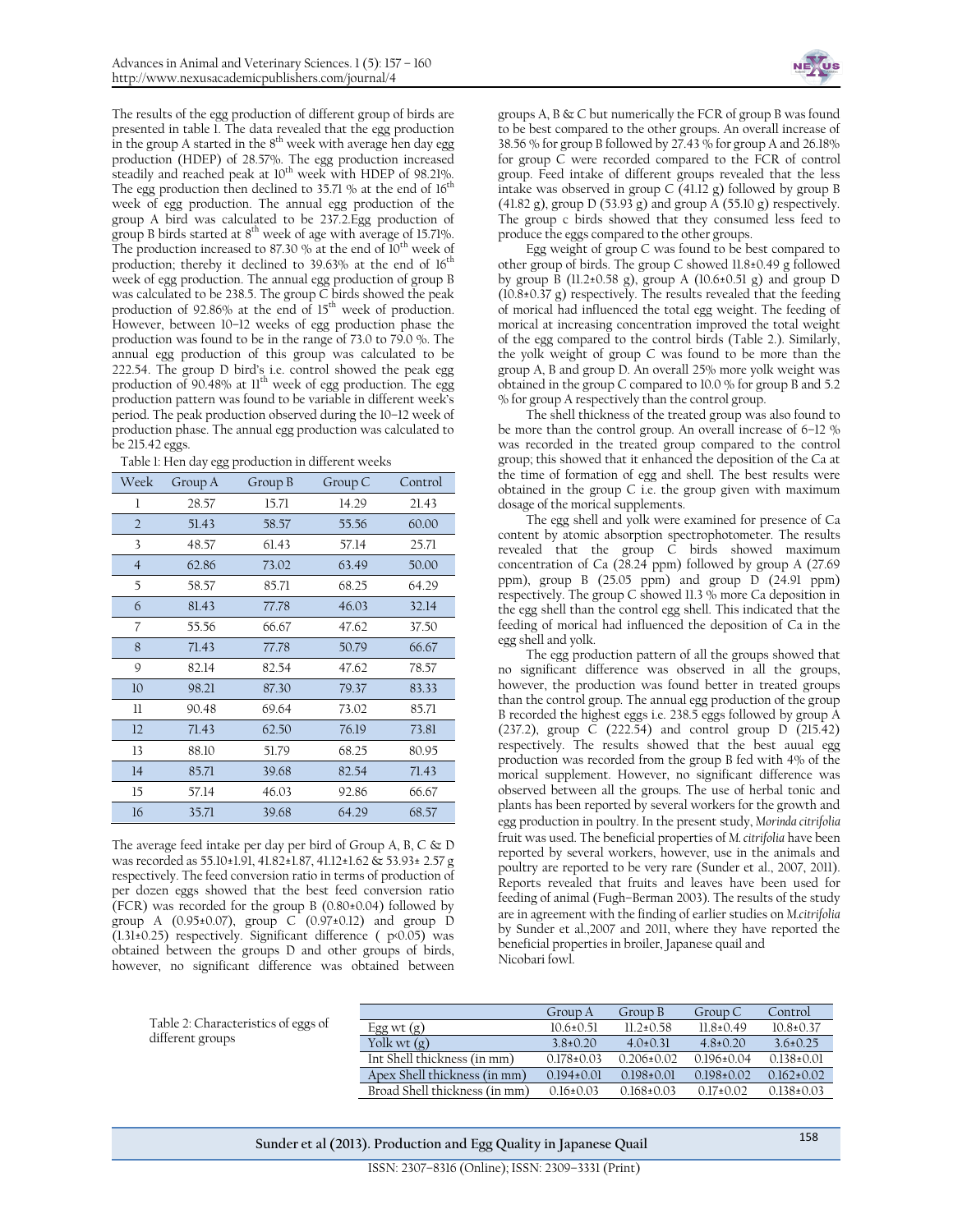The fruit is reported to be very rich in neutraceutical compounds, minerals, amino acids which might have played a vital role in absorption of the nutrients from the gut and efficient utilization of the nutrients for growth and production (Singh et al.,2008). The results revealed that the supplementation of 4% of morical powder had better production performance than the 2 % and 8% level. The total number of eggs i.e. annual egg production was found better in the 4% level than the other groups. However, the average HDEP % was also found to be best in group A i.e. supplemented with 2% followed by 4 % and 8% respectively.

The FCR for per dozen of eggs of the group B was found to be best compared to other groups. The results showed that the feeding of Morical @ 4% had more beneficial effect in terms of efficient utilization of the nutrients and converting in to egg mass. The intake of feed was reported to be high in group D, however, the conversion of feed into the egg mass was lowest in the control group, thus indicated that the *Morinda citrifolia* has some influencing factors which might have played a role in better utilization of the feed for production of eggs. The effect of *Morinda citrifolia* on egg production was also reported by Sunder et al., 2011. Wherein, they have found the beneficial effect of *M.citrifolia* fruits on the egg production and better FCR.

The egg quality characteristics mainly the egg weight increased with the increase in concentration of morical in the feed. Best weight of the egg was obtained in the group C fed with 8% of the morical powder. Similarly, the total weight of the egg yolk was also found better in the group C than in the other groups. The results showed that the supplementation of morical powder increased the weight of the egg in terms of total weight and content of the egg yolk. The egg shell analysis revealed that the group C birds fed with 8% morical powder showed the highest percentage of Ca than the other groups. This is in correlation with the total egg weight and egg yolk content. The role of Ca is very important in the egg production. Its requirement is low during the growing period; however, at the time of production phase the requirement is increased to at least four times, mainly for use in the production of egg shell. Inadequate supplementation of the Ca at this stage will lower down the egg production as well as the egg shell quality. In the present study the supplementation of morical increased the egg production as well as the egg shell quality in terms of Ca content. During the laying phase additional requirement of protein, minerals and vitamins might have been supplied by the *Morinda citrifolia* which is a very rich of vitamins and minerals. The egg shell thickness also increased with the increasing concentration of morical supplementation. Egg shell is mainly made up of Ca which gives the strength to the egg shell to avoid breaking during collection and transport. Poor quality of egg shell results in huge loss to the poultry industry mainly due to breaking i.e. up to 10% of total eggs. Average egg shell contains 2.3 gm Ca (2–2.5), this quantity is equivalent to approximately 10% of total calcium content in the skeleton of layer, and considering that estimated amount of this macro element in skeleton of layers is approximately 20 g. The group C showed 11.3 % more Ca deposition in the egg shell than the control egg shell. This indicated that the feeding of morical had increased the deposition of Ca in the egg shell and yolk.

*Morinda citrifolia* is rich in Vitamins A, C, E, B, B2, B6, B12, Calcium, Iron, Niacin, Folic Acid, Pantothenic Acid, Phosphorus, Magnesuim, Zinc, Copper and other minerals like Chromium, Manganese, Molybdenum, Sodium, Potassium, Carbo–hydrates and more than 200 isolated nutraceuticals (Wang et al., 2002). Numerous factors are responsible for the egg production and egg shell quality. Both excess and deficiency of Ca will negatively affect the shell quality. An egg contains almost 2 grams calcium; hence an average of 4 grams of calcium



intake per day is required by a layer to maintain good shell quality since only 50 – 60% of dietary calcium is actually used in shell formation. Vitamin C is also essential for synthesis of organic matrix which are required for formation of egg shell. The minerals such as Zn, Mn and Cu are involved in the metabolic process of egg shell formation. They act as co–factors for the enzyme carbonic anhydrase involved in deposition of calcium carbonate in shell matrix formation. The other enzymes which are responsible for formation of egg shell is the polymerase which is dependent on Mn. Supplementation of amino–acids and minerals also increases the egg shell thickness and weight. All these co–factors and minerals are present in the *Morinda citrfolia* fruits which enhanced the egg production and quality of the egg shell. Copper is also responsible for the synthesis of shell membrane by acting as a co–factor for the enzyme lysyl oxidase. There are reports available on the supplementation of herbal extracts in the diet of the layer quail for improving the egg shell quality and egg production ( Akdemir and Sahin 2009, Onderci et al., 2004), however, use of *Morinda citrifolia* fruits is reported for the first time. The Ca is mainly supplied in the form of inorganic Ca however, *M. citrifolia*  fruit supply Ca and other essential nutrients in the form of organic compounds.

The use of *M. citrifolia* is reported for the first time in the form of a supplement powder which can be added in the feed. In the present study, the supplentation of Morical powder at the rate of 4% showed the best response in terms of egg production, however, the egg quality and shell thickness increased with the increasing concentration of Morical powder.

### **ACKNOWLEDGMENT**

Authors are thankful to the Director, CARI for providing all the facilities and financial support to carry out the work.

#### **REFERENCES**

- Akdemir F and Sahin K (2009). Geinstein supplimentatio to quail: effect on egg production and egg yolk geinistein, diadzein and lipid peroxidation level. Poult. Sci*.* 88 : 2125–2131.
- Aminzade B, Karami B and Lotfi E (2012). Meat quality characteristics in japanese quails fed with Mentha piperita plant. Anim. Bio.Anim. Hus.4  $(1)$ : 24–27.
- Bruggnecate JT (1992). Native plants can heal your wounds. Honululu Star– Bulletin Local News, Feb 2.
- Collington GK, Parker DS and Armstrong DG (1990). The influence of inclusion of either an antibiotic or a probiotic in the diet on the development of digestive enzyme activity in the pig. Brit. J. Nutr.64:59–70.
- Fugh–Berman A (2003). The 5 minute herbal and dietary supplement consult. Philadelphia Lippincott pp 236–237.
- Mahajan C, Gehlaut BS, Quadri MA, Gupta A and Tiwari R (2010). Effect of polyherbal preparation on the lipid profile of egg yolk in various genotypes of poultry. Liv. Res. Rural Dev. 22 (9) Article #175.
- Narahari D, Manohar G, Raj SS and Thiruvengadam R (2009). Performance and egg value enhancing abilities of herbal feed supplements in layer diets. Indian. J.Poult.Sci. 44: 55–58.
- Singh DR, Sunder J and Srivastava RC (2008). Peptide and mineral profile of *Morinda citrifolia* fruits and leaves. Int. J. Noni Res. 2(1–2): 72–78.
- Solomon N (1999). The tropical fruit with 101 medicinal uses, NONI juice. 2nd ed. Woodland Publishing.
- Onderci M, Sahin K, Sahin N, Gursu MF, Doerge D, Sarkar FH and Kucuk O (2004). The effect of genistein supplementation on performance and antioxidant status of Japanese quail under heat stress. Arch. Anim. Nutri. 58:463–471.
- Petrie A and Watson P (1991). Statistics for Veterinary and Animal Sciences. Blackwell Sci.,Malden, MA.
- Snedecor GW and Cochran WG (1994). Statistical Methods, 8<sup>th</sup> edn; Oxford and IBH Publishing Company, New Delhi, India.
- Sunder J, Kundu A, Singh DR, Jeyakumar S and Srivastava RC (2011). Effect of feeding of *Morinda citrifolia* fruit juice on growth, production and immune response in Nicobari fowl. Indian. J.Anim. Sci. 81: 68–71. Sunder J, Rai R B, Yasmeen J, Kundu A and Jeyakumar S (2007).
- Immunomodualtor effect of *Morinda citrifoila* in poultry. Indian. J. Anim. Sci. 77 : 1126–1128.

**Sunder et al (2013). Production and Egg Quality in Japanese Quail** <sup>159</sup>